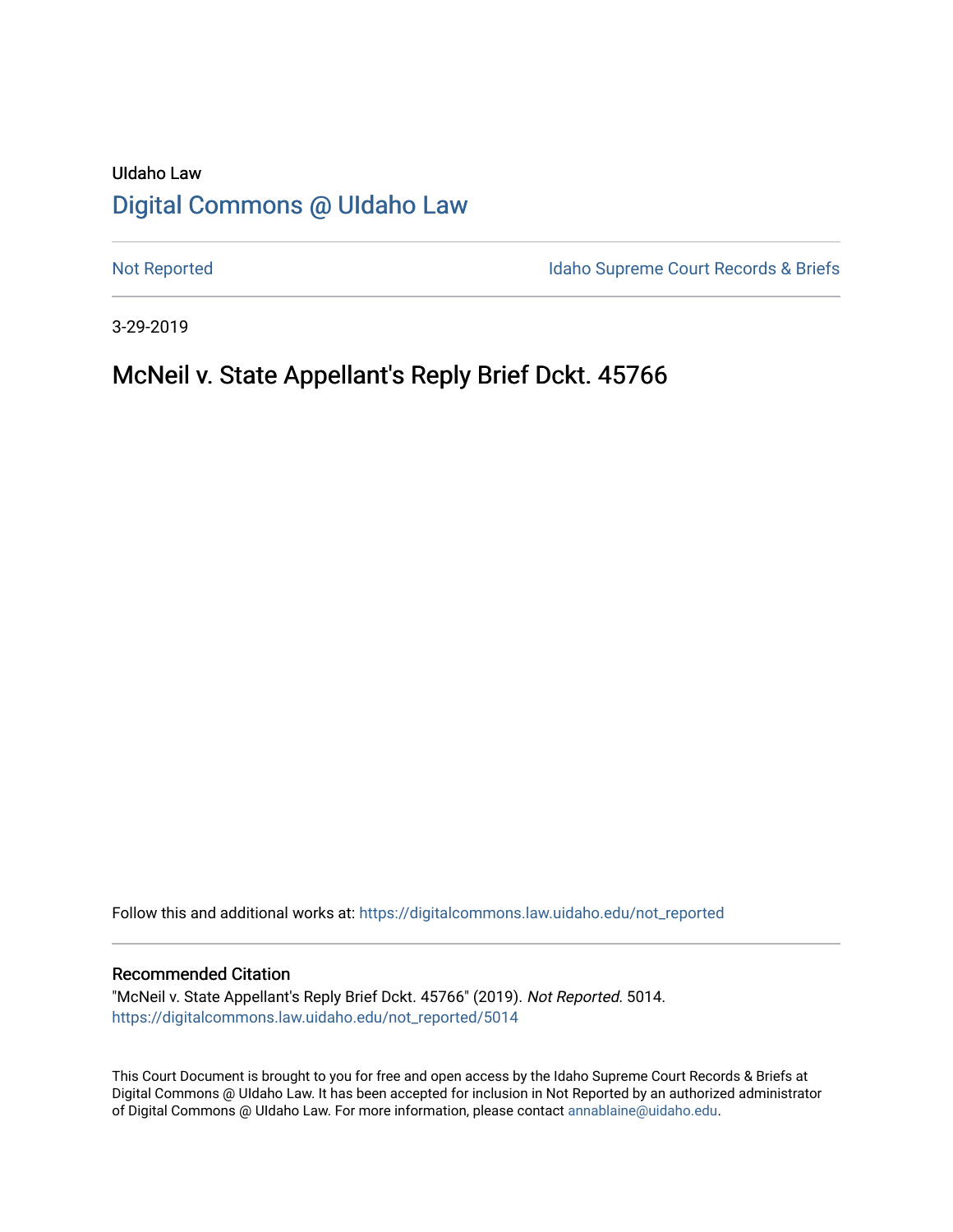Electronically Filed 3/29/2019 9:53 AM Idaho Supreme Court Karel Lehrman, Clerk of the Court By: Brad Thies, Deputy Clerk

### **IN THE SUPREME COURT OF THE STATE OF IDAHO**

**)**

**)**

**LLOYD HARDIN MCNEIL, )**

**Petitioner-Appellant, )**

**STATE OF IDAHO, ) APPELLANT'S**

**Respondent. )**

**) NO. 45766**

**v. ) ADA COUNTY NO. CV-PC-14-15680**

**) REPLY BRIEF**

## **REPLY BRIEF OF APPELLANT** \_\_\_\_\_\_\_\_\_\_\_\_\_\_\_\_\_\_\_\_\_\_\_\_

\_\_\_\_\_\_\_\_\_\_\_\_\_\_\_\_\_\_\_\_\_\_\_\_

**APPEAL FROM THE DISTRICT COURT OF THE FOURTH JUDICIAL DISTRICT OF THE STATE OF IDAHO, IN AND FOR THE COUNTY OF ADA**

\_\_\_\_\_\_\_\_\_\_\_\_\_\_\_\_\_\_\_\_\_\_\_\_

**HONORABLE DEBORAH A. BAIL District Judge**

\_\_\_\_\_\_\_\_\_\_\_\_\_\_\_\_\_\_\_\_\_\_\_\_

**ERIC D. FREDERICKSEN KENNETH K. JORGENSEN State Appellate Public Defender Deputy Attorney General I.S.B. #6555 Criminal Law Division**

**JENNY C. SWINFORD Boise, Idaho 83720-0010 Deputy State Appellate Public Defender (208) 334-4534 I.S.B. #9263 322 E. Front Street, Suite 570 Boise, Idaho 83702 Phone: (208) 334-2712 Fax: (208) 334-2985 E-mail: documents@sapd.state.id.us**

**ATTORNEYS FOR ATTORNEY FOR PETITIONER-APPELLANT RESPONDENT**

**P.O. Box 83720**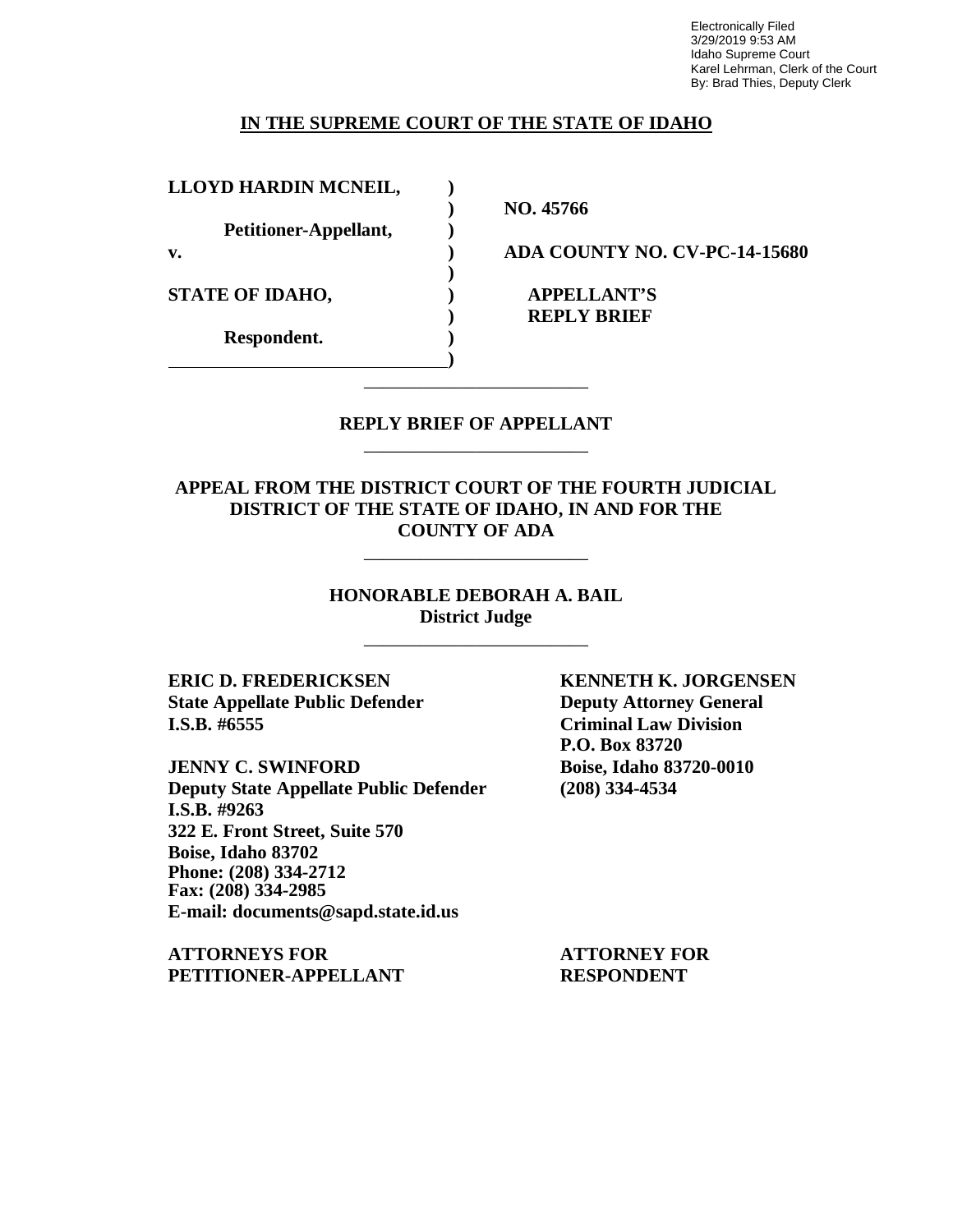## **TABLE OF CONTENTS**

| Statement of the Facts and                                                                                                                     |
|------------------------------------------------------------------------------------------------------------------------------------------------|
|                                                                                                                                                |
|                                                                                                                                                |
| The District Court Erred When It Summarily Dismissed Mr. McNeil's                                                                              |
|                                                                                                                                                |
|                                                                                                                                                |
| C. The District Court Erred In Summarily Dismissing Claims 9, 14, And 15                                                                       |
| Mr. McNeil's Trial Counsel Was Ineffective For Failing To Investigate<br>1 <sub>1</sub>                                                        |
| 2. Mr. McNeil's Trial Counsel Was Ineffective For Failing To Inquire With<br>A Juror Who Observed Mr. McNeil In Police Custody During Trial  7 |
| Mr. McNeil's Trial Counsel Was Ineffective For Failing To Inform<br>3.<br>The District Court And Move For A Mistrial Based On A Juror          |
|                                                                                                                                                |
|                                                                                                                                                |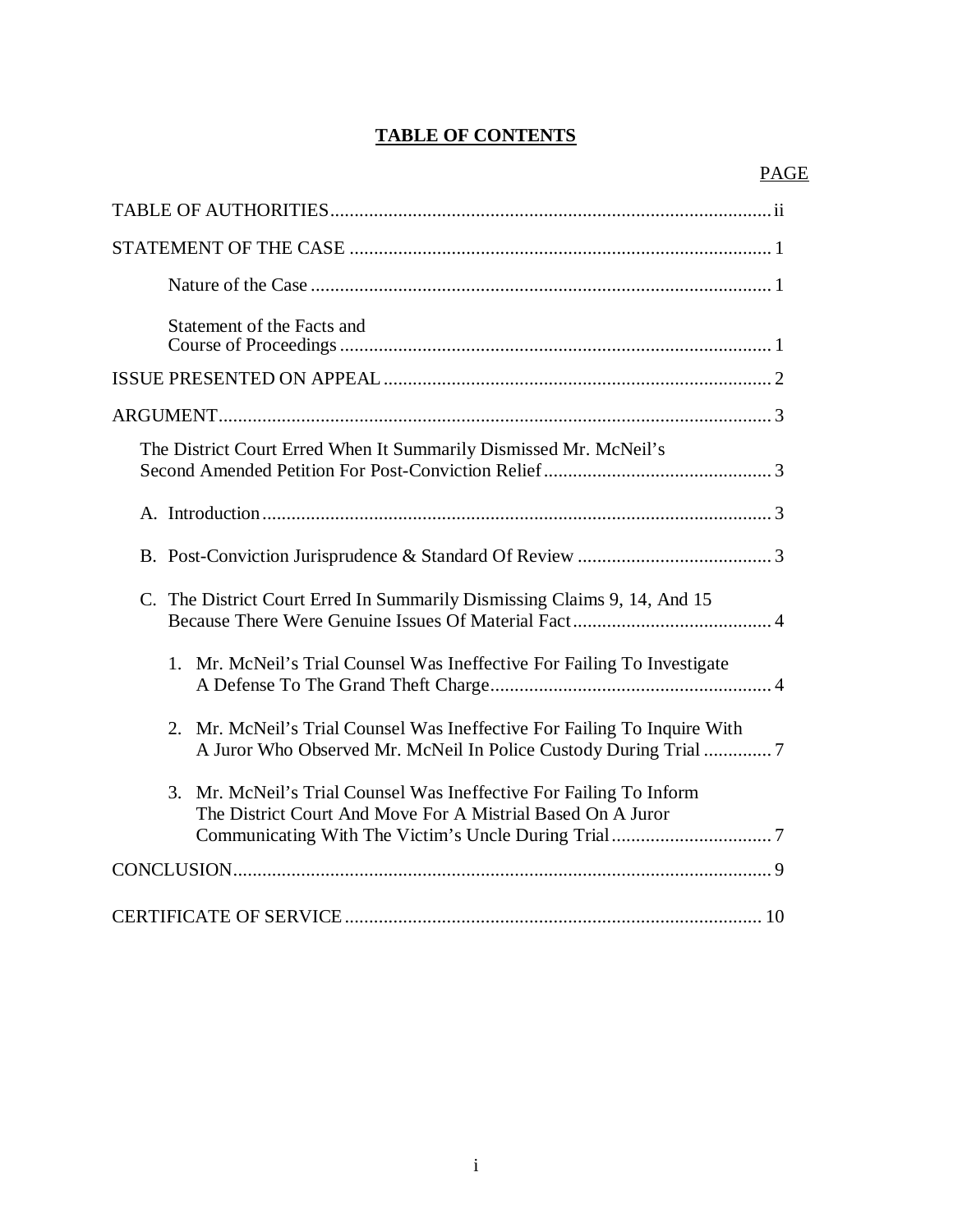# **TABLE OF AUTHORITIES**

## **Cases**

# Additional Authorities

|  |  | ABA CRIMINAL JUSTICE STANDARDS FOR THE DEF. FUNCTION 4-4.1(c) (4th ed. 2015)5 |  |  |  |  |  |  |  |
|--|--|-------------------------------------------------------------------------------|--|--|--|--|--|--|--|
|--|--|-------------------------------------------------------------------------------|--|--|--|--|--|--|--|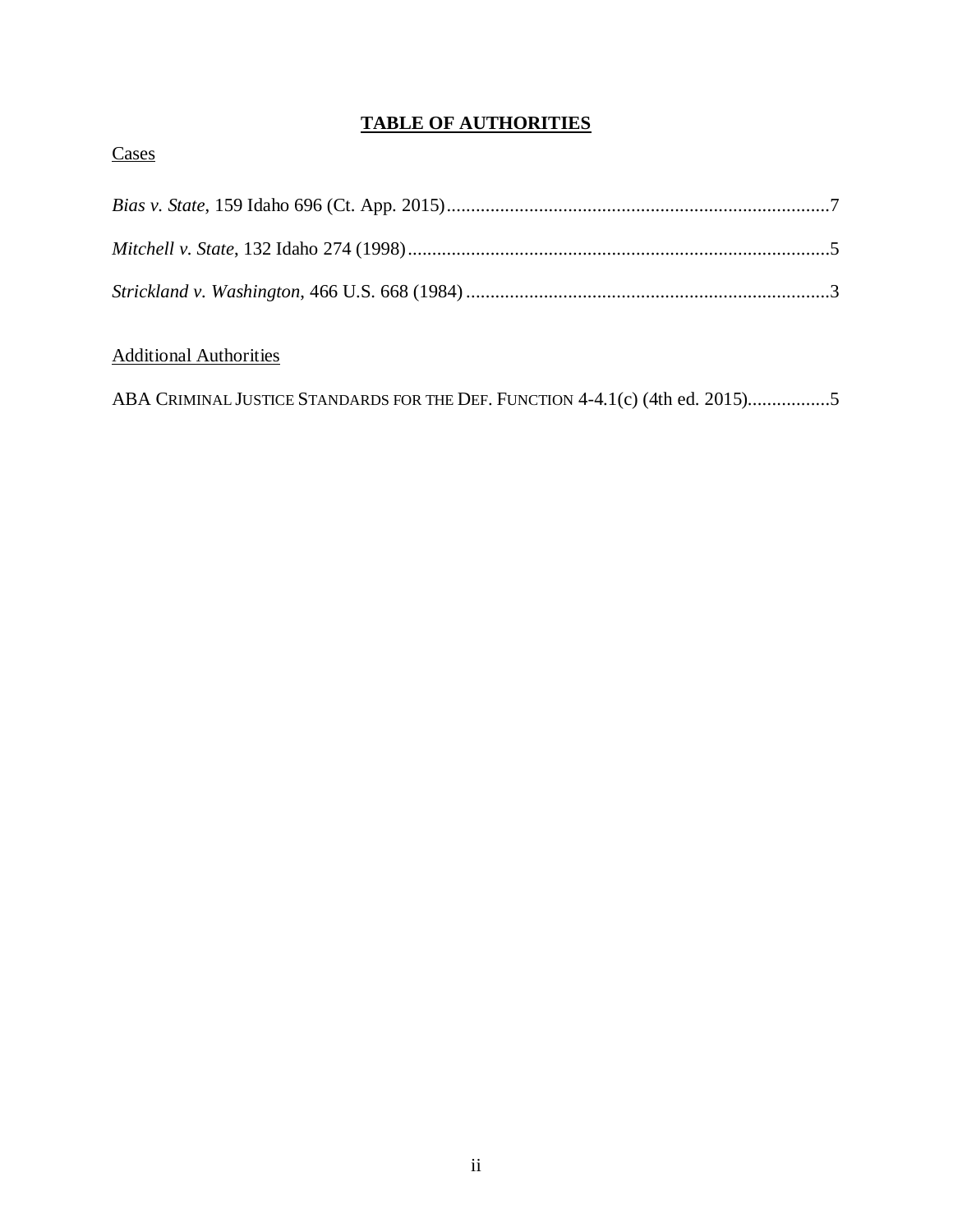### STATEMENT OF THE CASE

### Nature of the Case

Lloyd Hardin McNeil challenges the district court's summary dismissal of his second amended petition for post-conviction relief. In his Appellant's Brief, Mr. McNeil argued there were genuine issues of material fact pertaining to three of his ineffective assistance of counsel claims and thus the district court erred by dismissing them. He respectfully requested that this Court vacate the district court's judgment and remand this case for an evidentiary hearing on those claims.

The State responded. This Reply Brief responds to some, but not all, of the State's arguments. For those not addressed here, Mr. McNeil respectfully refers this Court to his Appellant's Brief.

### Statement of Facts and Course of Proceedings

Mr. McNeil's Appellant's Brief set forth the statement of facts and course of proceedings. (App. Br., pp.1–5.) They are not repeated here, but are incorporated by reference.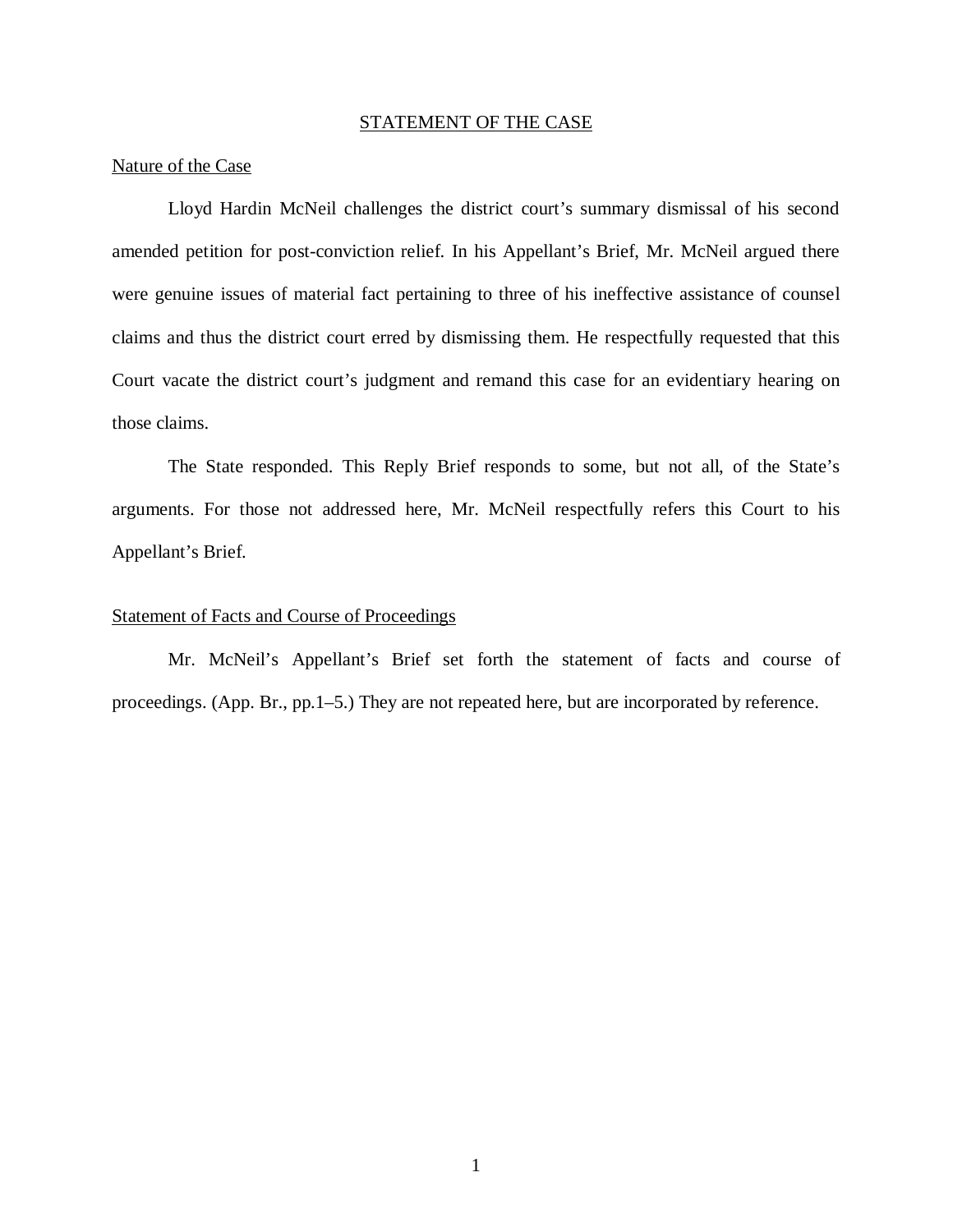# ISSUE

Did the district court err when it summarily dismissed Mr. McNeil's second amended petition for post-conviction relief?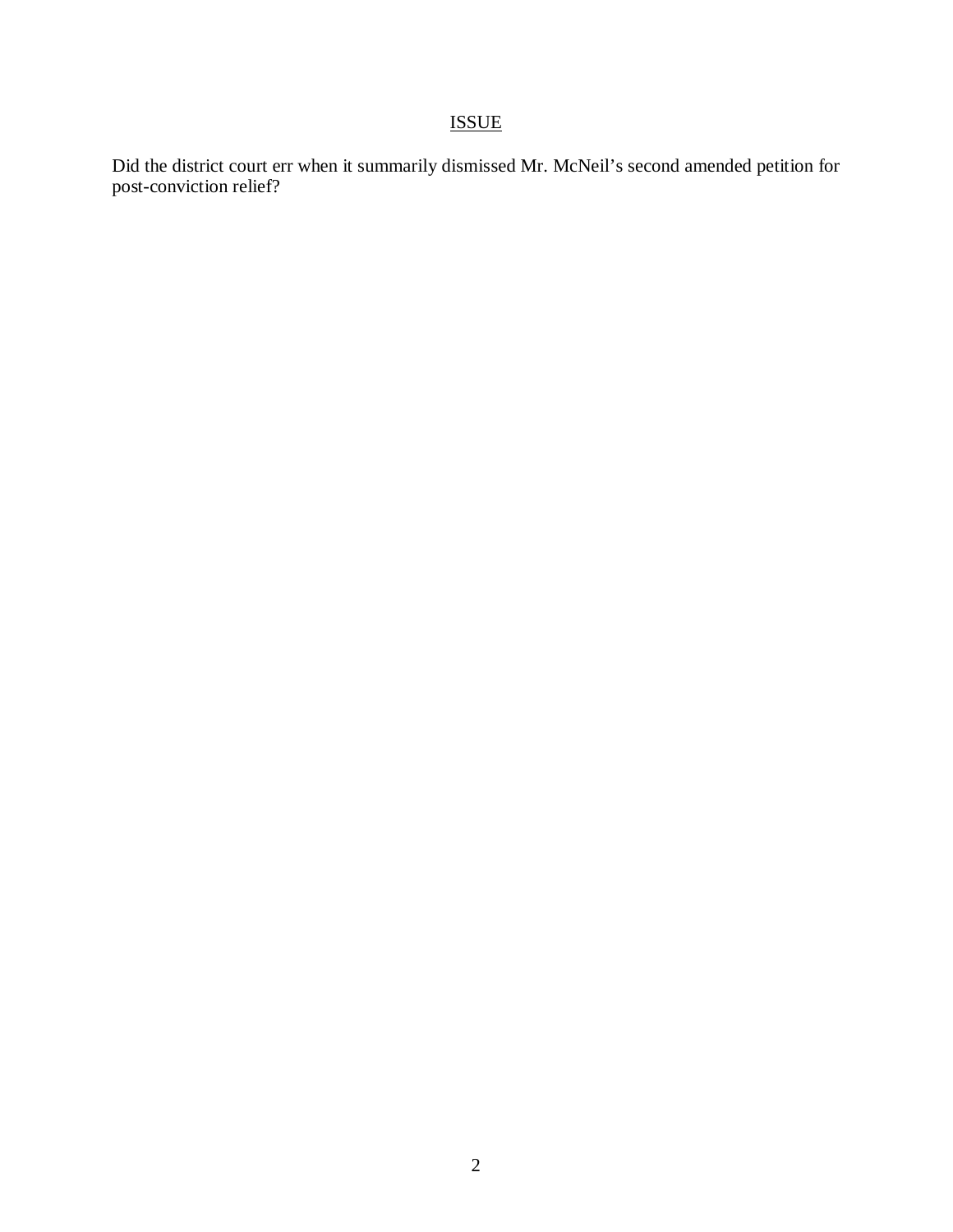#### ARGUMENT

## The District Court Erred When It Summarily Dismissed Mr. McNeil's Second Amended Petition For Post-Conviction Relief

### A. Introduction

In his Appellant's Brief, Mr. McNeil argued the district court erred when it summarily dismissed his second amended petition because an evidentiary hearing was necessary to resolve genuine issues of material fact for three ineffective assistance of counsel claims. (*See generally* App. Br., pp.7–31.) Those claims were: (1) ineffective assistance of counsel for failing to investigate the victim's recent attempt to pawn her ring (Claim 9); (2) ineffective assistance of counsel for failing to inform the judge that a juror saw Mr. McNeil in the back of a police officer's vehicle during trial (Claim 14); and (3) ineffective assistance of counsel for failing to move for a mistrial after a juror was seen speaking with the victim's uncle during trial (Claim 15).

The State responded that the district court properly dismissed these three claims. (*See generally* Resp. Br., pp.7–28.) Mr. McNeil replies. In general, Mr. McNeil disputes the State's position that the district court properly dismissed these claims for failing to satisfy one or both of the *Strickland*<sup>[1](#page-6-0)</sup> prongs to establish ineffective assistance of counsel. Mr. McNeil specifically responds to each claim below.

### B. Post-Conviction Jurisprudence & Standard Of Review

Mr. McNeil respectfully refers this Court to the standard of review in his Appellant's Brief. (App. Br., pp.7–9.)

<span id="page-6-0"></span><sup>1</sup> *Strickland v. Washington*, 466 U.S. 668 (1984).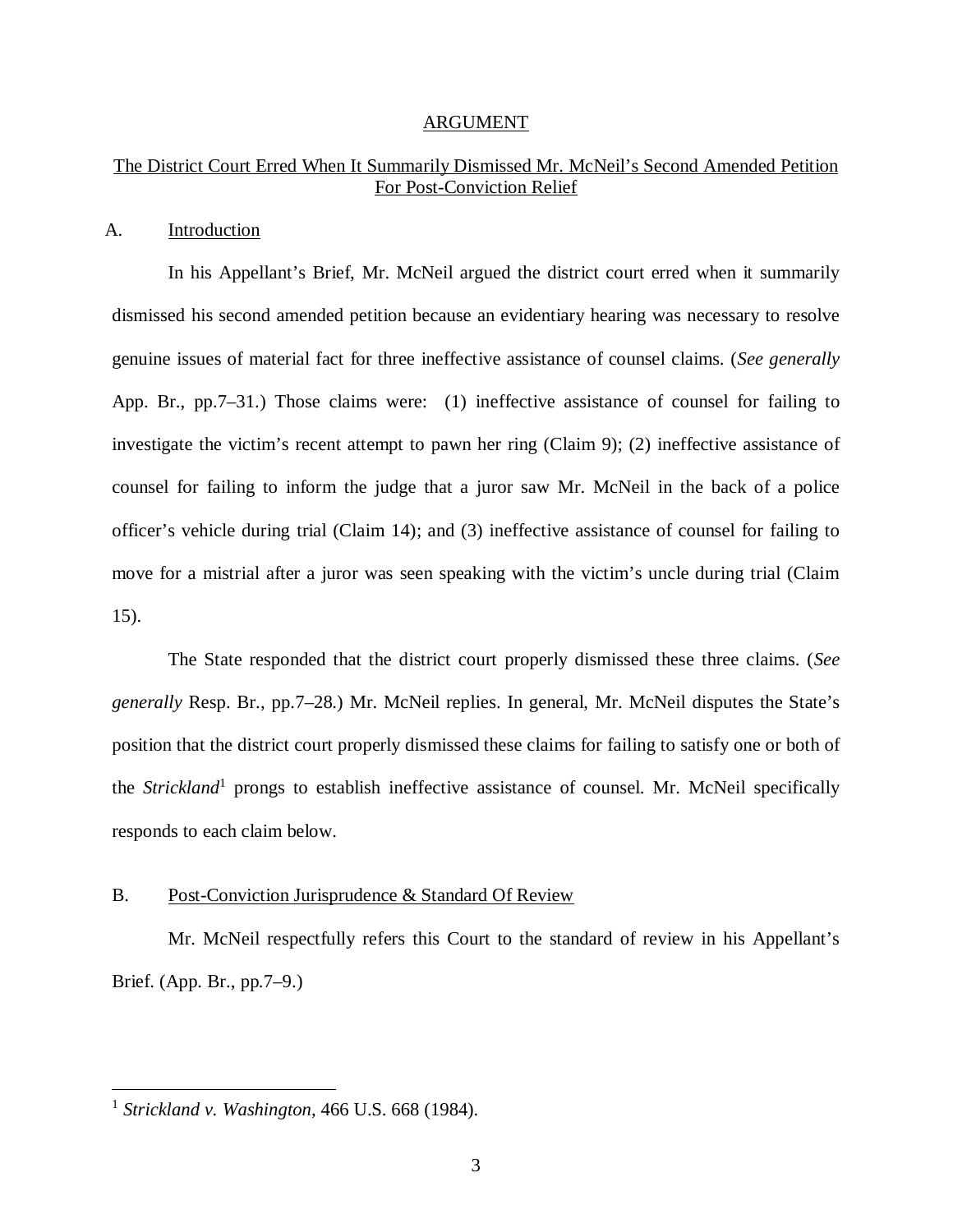## C. The District Court Erred In Summarily Dismissing Claims 9, 14, And 15 Because There Were Genuine Issues Of Material Fact

## 1. Mr. McNeil's Trial Counsel Was Ineffective For Failing To Investigate A Defense To The Grand Theft Charge

On this claim, Mr. McNeil argued he made a prima facie showing of deficient performance and prejudice. (*See* App. Br., pp.9–16.) Mr. McNeil filed admissible evidence with the district court showing that he informed his trial counsel that the victim had given him the allegedly stolen ring before her death. (R., p.343.) He averred that he told his trial counsel specifically that the victim gave him the ring at Vista Pawn after she tried to pawn the ring in exchange for a debt. (R., p.343.) In further support of this claim, Mr. McNeil submitted an affidavit from a Vista Pawn employee that stated, on the day that Mr. McNeil told his trial counsel about his Vista Pawn visit with the victim, the video of their visit would have been available and Vista Pawn would have held the video if requested. (R., p.355.) In light of this evidence, Mr. McNeil argued his trial counsel was deficient in failing to conduct a reasonable investigation into this grand theft defense. (App. Br., pp.13–15.) He further argued this deficient performance prejudiced him because, but for his counsel's failure to investigate, there is a reasonable probability the result of the trial on the grand theft charge would have been different. (App. Br., pp.15–16.)

A couple of the State's arguments warrant reply. First, the State asserted Mr. McNeil "failed to present admissible evidence showing a reasonable investigation would have produced the video." (Resp. Br., p.10.) The State argued no admissible evidence showed the video would be available *after* Mr. McNeil told his trial counsel about it and trial counsel had no "obligation to investigate Vista Pawn the very same day McNeil made his request." (Resp. Br., p.11.) The State's argument simply points out genuine issues of material fact to be resolved through an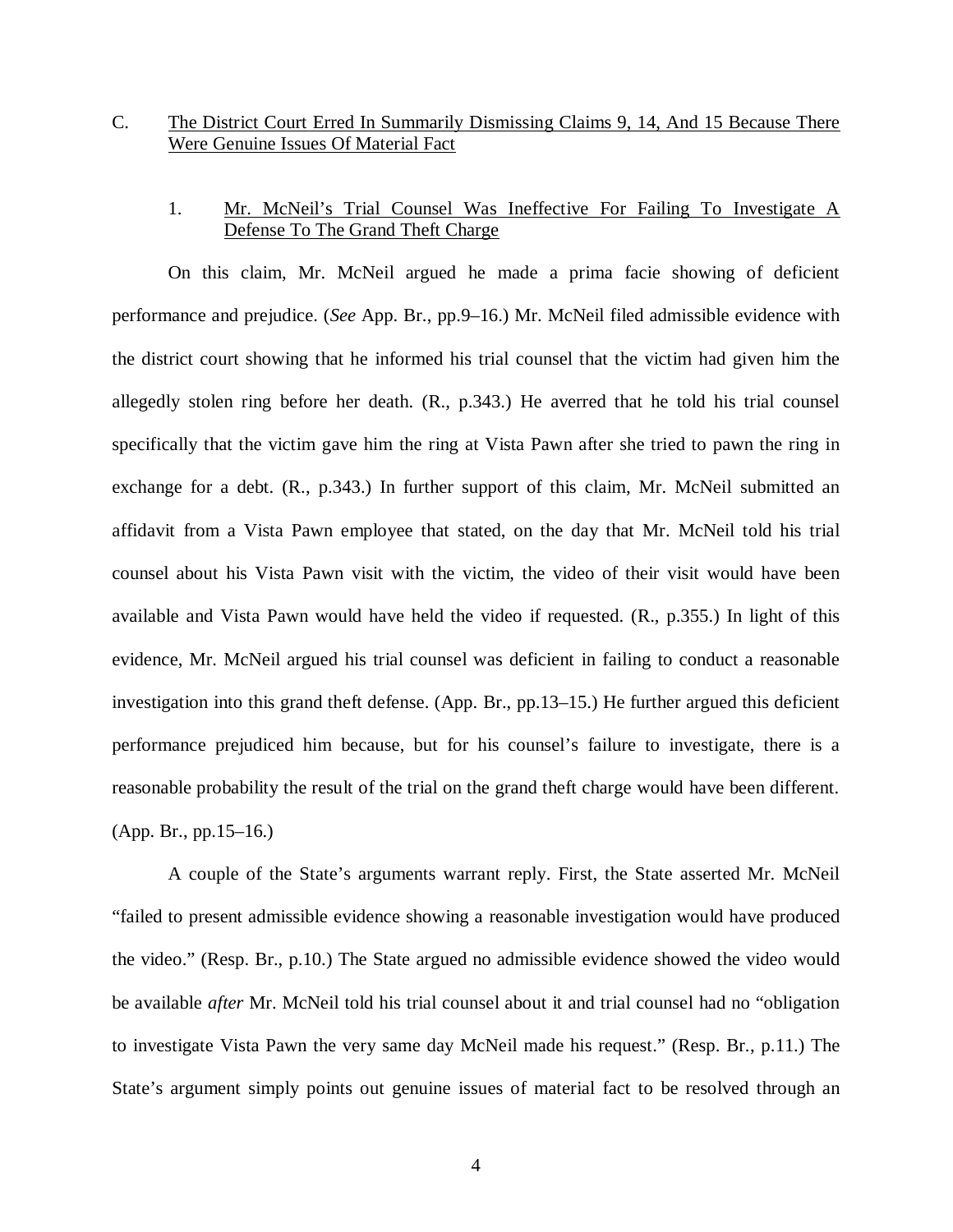evidentiary hearing. These factual issues on Vista Pawn's preservation of the video, the video's availability at some later date,<sup>[2](#page-8-0)</sup> and the video's contents are valid inquires for an evidentiary hearing. But the State's speculation does not defeat Mr. McNeil's prima facie showing of a deficient investigation. As outlined by the American Bar Association ("ABA"), "[d]efense counsel's investigative efforts should commence *promptly* and should explore appropriate avenues that reasonably might lead to information relevant to the merits of the matter, consequences of the criminal proceedings, and potential dispositions and penalties." ABA CRIMINAL JUSTICE STANDARDS FOR THE DEF. FUNCTION 4-4.1(c) (4th ed. 2015) (emphasis added); *see also Mitchell v. State*, 132 Idaho 274, 280 (1998) (recognizing defense counsel's duty to conduct "prompt" investigation). A prompt investigation in this situation would require Mr. McNeil's trial counsel to contact Vista Pawn shortly after their meeting in order to preserve the video. That is the proper investigation of an avenue that "reasonably might" lead to information relevant to one of the felony charges against Mr. McNeil. CRIMINAL JUSTICE STANDARDS FOR THE DEF. FUNCTION 4-4.1(c). Based on the evidence provided, and liberally construing all facts and reasonable inferences in Mr. McNeil's favor, he has established a material issue of material fact on his trial counsel's deficient performance for failing to investigate.

Second, the State asserted Mr. McNeil failed to establish prejudice. (Resp. Br., pp.12– 15.) The State argued Mr. McNeil failed to present admissible evidence on the specifics of Vista Pawn's surveillance system, so the State can only speculate what the video might (or might not)

<span id="page-8-0"></span> $2$  An affidavit from Mr. McNeil's investigator (which the district court deemed inadmissible hearsay) stated that Vista Pawn would have stored the video for forty-five days. (R., pp.230, 321.) Mr. McNeil told his trial counsel about the video on the fortieth day: Mr. McNeil and the victim went to pawn the ring on February 18, 2011, and Mr. McNeil met with his counsel on March 30, 2011. Therefore, Mr. McNeil's counsel had at least five more days to ask Vista Pawn not to destroy the video.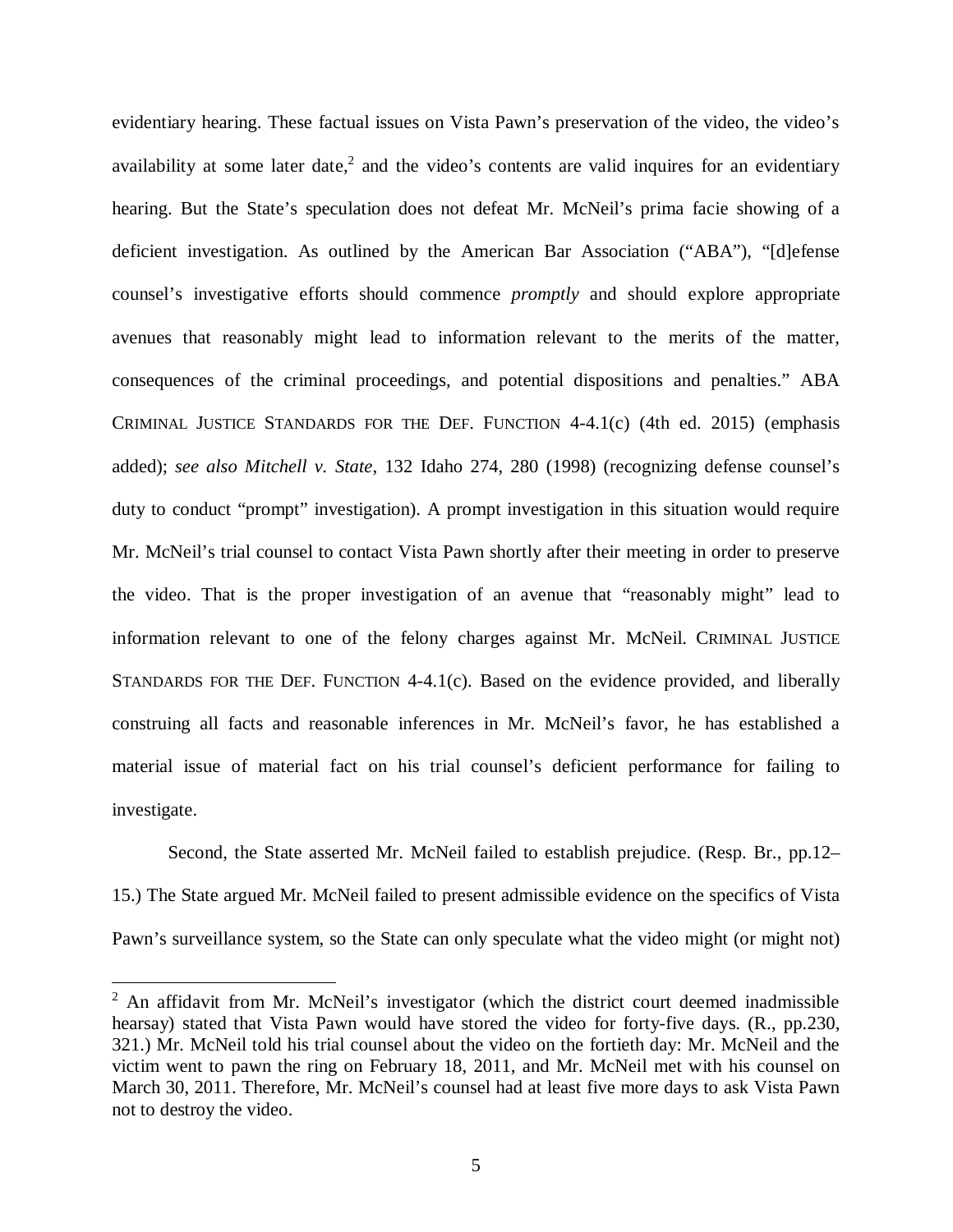show. (Resp. Br., pp.12–14.) Mr. McNeil submits the State's argument misses the mark. This is, again, an appropriate inquiry for an evidentiary hearing—the extent and contents of Vista Pawn's video surveillance system—and it goes to deficient performance, not prejudice. Mr. McNeil has made a prima facie showing that Vista Pawn had a video surveillance system, Mr. McNeil and the victim went to Vista Pawn, Vista Pawn's video surveillance system would have been available from their visit, and thus the Vista Pawn video would verify, in some way, that Mr. McNeil and the victim were at Vista Pawn. (R., pp.343, 355.) These facts and inferences are sufficient to establish a duty to investigate.

As to prejudice, Mr. McNeil does not have to prove the specifics of the video to establish a reasonable probability that, but for the failure to investigate, the trial's result would have been different. The Vista Pawn video may have shown Mr. McNeil and the victim in the parking lot, entering the store, at the counter, or all of the above. These specifics are beside the point at the summary dismissal stage. Construing reasonable inferences in Mr. McNeil's favor, the video would show Mr. McNeil and the victim on Vista Pawn's property. It is probable this evidence would have changed the outcome of the grand theft charge. With that evidence, Mr. McNeil's trial counsel could have developed a defense to the grand theft charge: that the victim gave the ring to Mr. McNeil at Vista Pawn. This is significant because Mr. McNeil's trial counsel did not offer a defense to grand theft at the trial. Mr. McNeil's trial counsel made no mention of the grand theft charge in closing argument, (Vol. I Tr., $3$  p.1082, L.19–p.1095, L.15), and the State began its rebuttal with, "I guess they concede grand theft," (Vol. I Tr., p.1095, Ls.17–18). Moreover, the fact that Mr. McNeil did not testify at trial does not change the prejudice analysis.

<span id="page-9-0"></span><sup>&</sup>lt;sup>3</sup> Mr. McNeil's citation to the two trial transcripts mirrors the State's: Volume I contains all trial proceedings except February 23 and 24, 2012. Volume II contains those two days. (*See* Resp. Br., p.1 n.2.)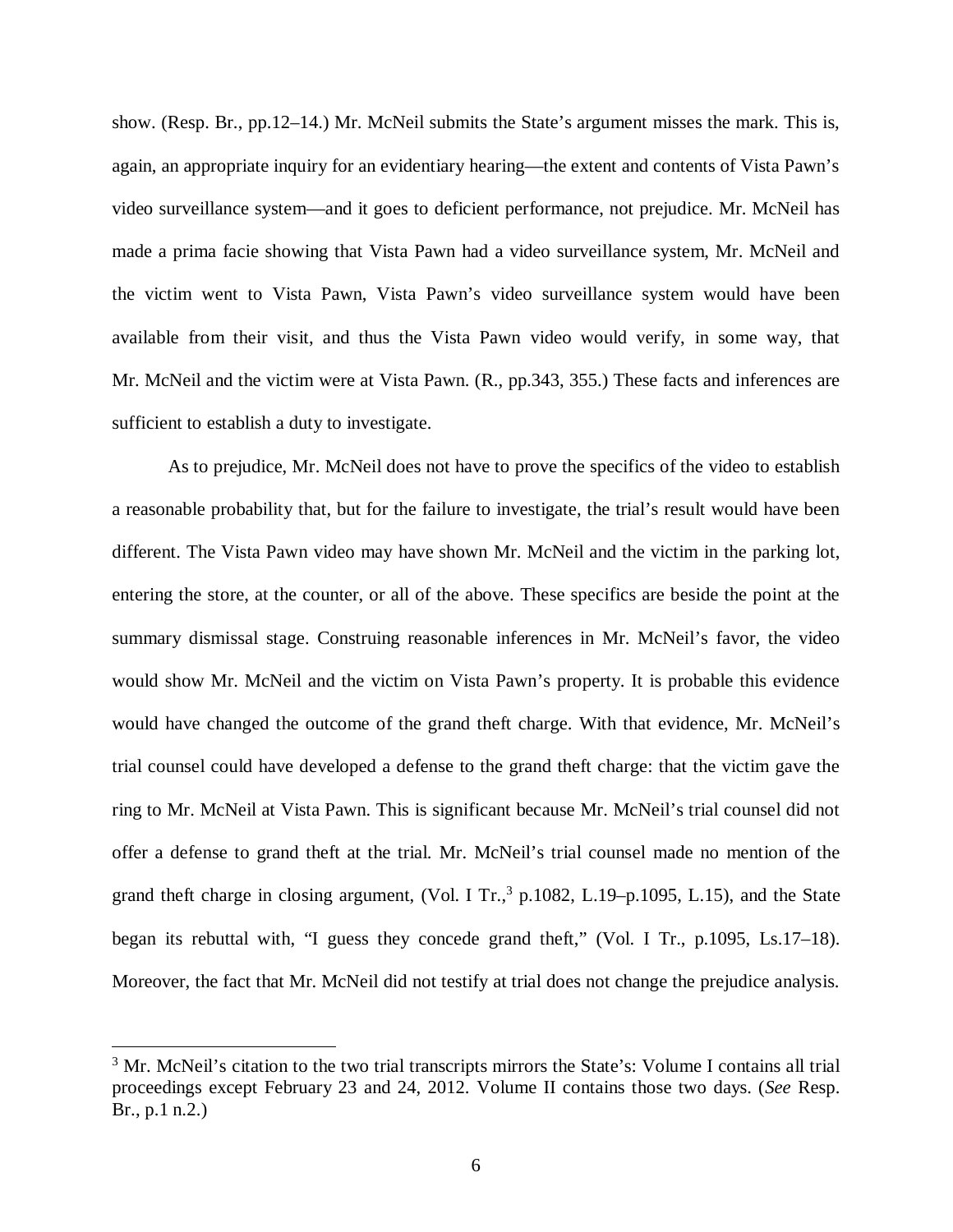Understandably, Mr. McNeil did not testify about the ring because his arguably self-serving statements may not have held much sway with the jury. That defense would be much more plausible with the Vista Pawn video to corroborate Mr. McNeil's testimony. The strategic and tactical decisions on how to present that defense, had trial counsel properly investigated and obtained the video, are appropriate to develop at an evidentiary hearing. At the summary dismissal stage, Mr. McNeil had alleged sufficient facts to show prejudice. For these reasons, and those in his Appellant's Brief, Mr. McNeil submits the district court erred by dismissing this claim.

## 2. Mr. McNeil's Trial Counsel Was Ineffective For Failing To Inquire With A Juror Who Observed Mr. McNeil In Police Custody During Trial

Mr. McNeil does not reply herein and relies on the arguments in his Appellant's Brief to distinguish his case from *Bias v. State*, 159 Idaho 696, 705 (Ct. App. 2015). (*See* App. Br., pp.16–22.)

## 3. Mr. McNeil's Trial Counsel Was Ineffective For Failing To Inform The District Court And Move For A Mistrial Based On A Juror Communicating With The Victim's Uncle During Trial

Lastly, Mr. McNeil raised an ineffective assistance of counsel claim for his trial counsel's failure to inform the district court about a juror speaking with the victim's uncle during the trial. (R., pp.186–87, 347.) Upon learning of this contact, trial counsel told Mr. McNeil, "I can't take that to Judge Bail it will cause a mistrial and I don't want to retry this case." (R., p.347.) On appeal, Mr. McNeil argued the district court failed to provide notice of its basis for dismissal and, on the merits, he made a prima facie showing of deficiency and prejudice. (App. Br., pp.22– 31.)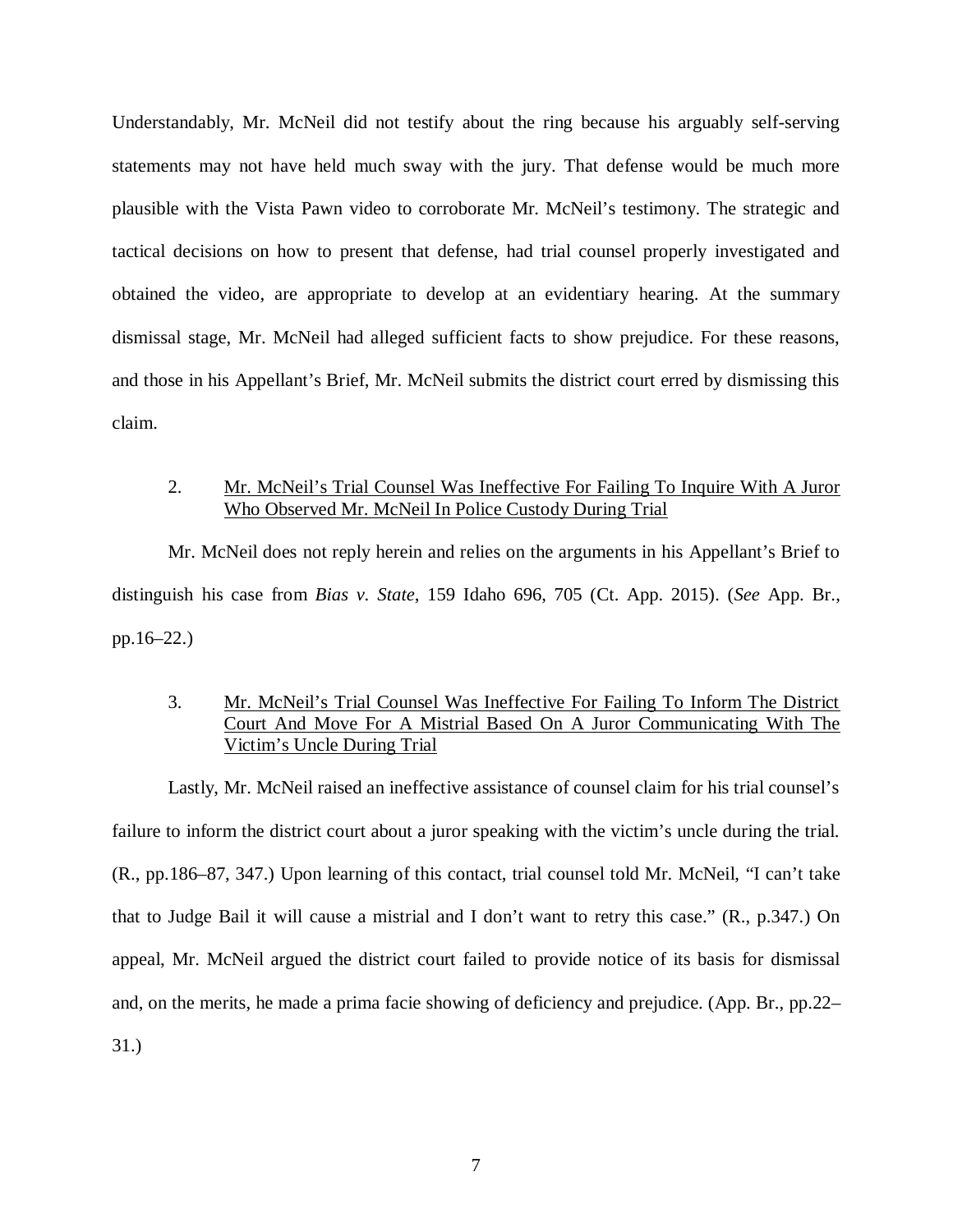Turning first to the notice issue, Mr. McNeil submits the State's basis for dismissal did not give adequate notice of the district court's basis. (*See* Resp. Br., pp.26–27.) To be sure, the State argued generally that Mr. McNeil failed to meet the *Strickland* standard, (R., pp.245, 248), but the State narrowed its basis for dismissal on this biased juror claim to a purported lack-ofprejudice argument. In support of its motion for summary dismissal, the State argued: "These issues are groundless. It is apparent the jury did not abandon its role as fact finder in this case. They returned a verdict on a lesser included offense." (R., p.251.) As noted in Mr. McNeil's Appellant's Brief, this is not a lack-of-prejudice argument. (App. Br., p.25 n.7.) The jury's return of a guilty verdict for a lesser included offense (voluntary manslaughter as opposed to second degree murder) does not prove a juror was not biased by his contact with the victim's uncle. If the jury had acquitted Mr. McNeil, then he certainly would be unable to show a biased juror. But a lesser included offense does not disprove prejudice. There is still a reasonable probability that this error—trial counsel's failure to inquire and move for a mistrial—affected the trial's outcome. As such, the State's alleged lack-of-prejudice argument did not provide adequate notice of dismissal based on the correct prejudice standard.

Moreover, the State's argument did not provide notice of the district court's prejudice basis. The district court reasoned Mr. McNeil did not prove a "presumption of prejudice" as applied to the contact between the juror and the victim's uncle. (R., p.383.) This prejudice basis focused on the biased juror, not the overall prejudice to Mr. McNeil's case caused by deficient counsel. Put another way, there are two layers of prejudice to this claim: (1) the presumption of prejudice caused by the improper juror contact and (2) the prejudice caused by trial counsel's failure to act upon his knowledge of this improper contact and move for a mistrial. Therefore, the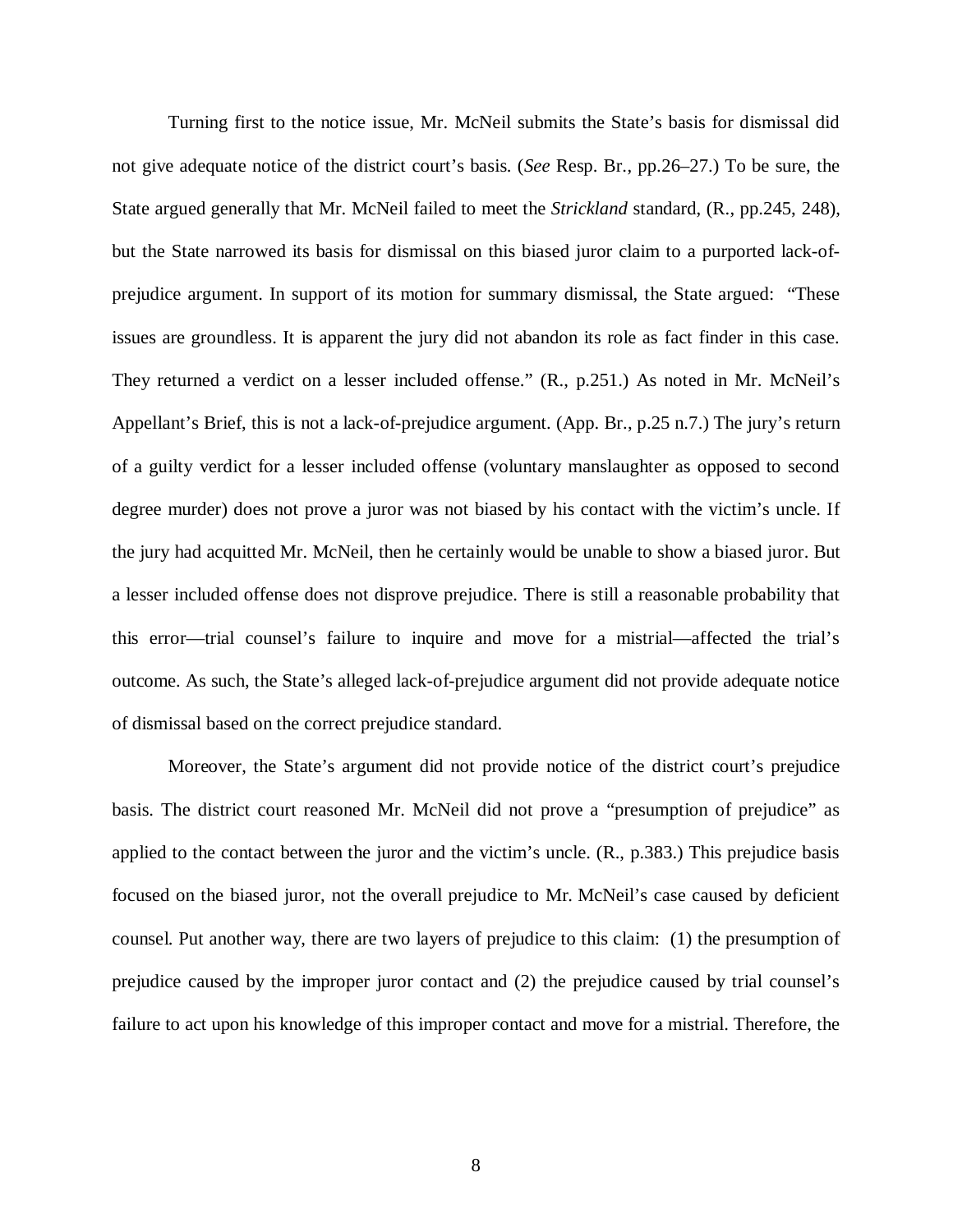State's prejudice argument in its brief in support of its motion for summary dismissal (which had been filed two years before the district court's order of dismissal) did not provide notice.

On the merits, Mr. McNeil submits he has alleged sufficient facts to overcome summary dismissal. (*See* App. Br., pp.25–31.) An evidentiary hearing is necessary to determine the subject matter of conversation between the juror and the victim's uncle. On its face, however, Mr. McNeil has triggered the presumption of prejudice due to the identity of the outside party: a family member of the victim. The State's conclusory argument that the issue was "groundless" did not overcome that presumption. The district court should have held an evidentiary hearing on this claim. At an evidentiary hearing, the district court can resolve genuine issues of material fact on trial counsel's knowledge of this improper contact, the substance of the contact, and why trial counsel chose not to notify the district court if trial counsel believed the contact rose to the level of necessitating a mistrial.

#### **CONCLUSION**

Mr. McNeil respectfully requests this Court vacate the district court's judgment and order dismissing his second amended petition for post-conviction relief and remand this case for an evidentiary hearing.

DATED this 29<sup>th</sup> day of March, 2019.

/s/ Jenny C. Swinford JENNY C. SWINFORD Deputy State Appellate Public Defender